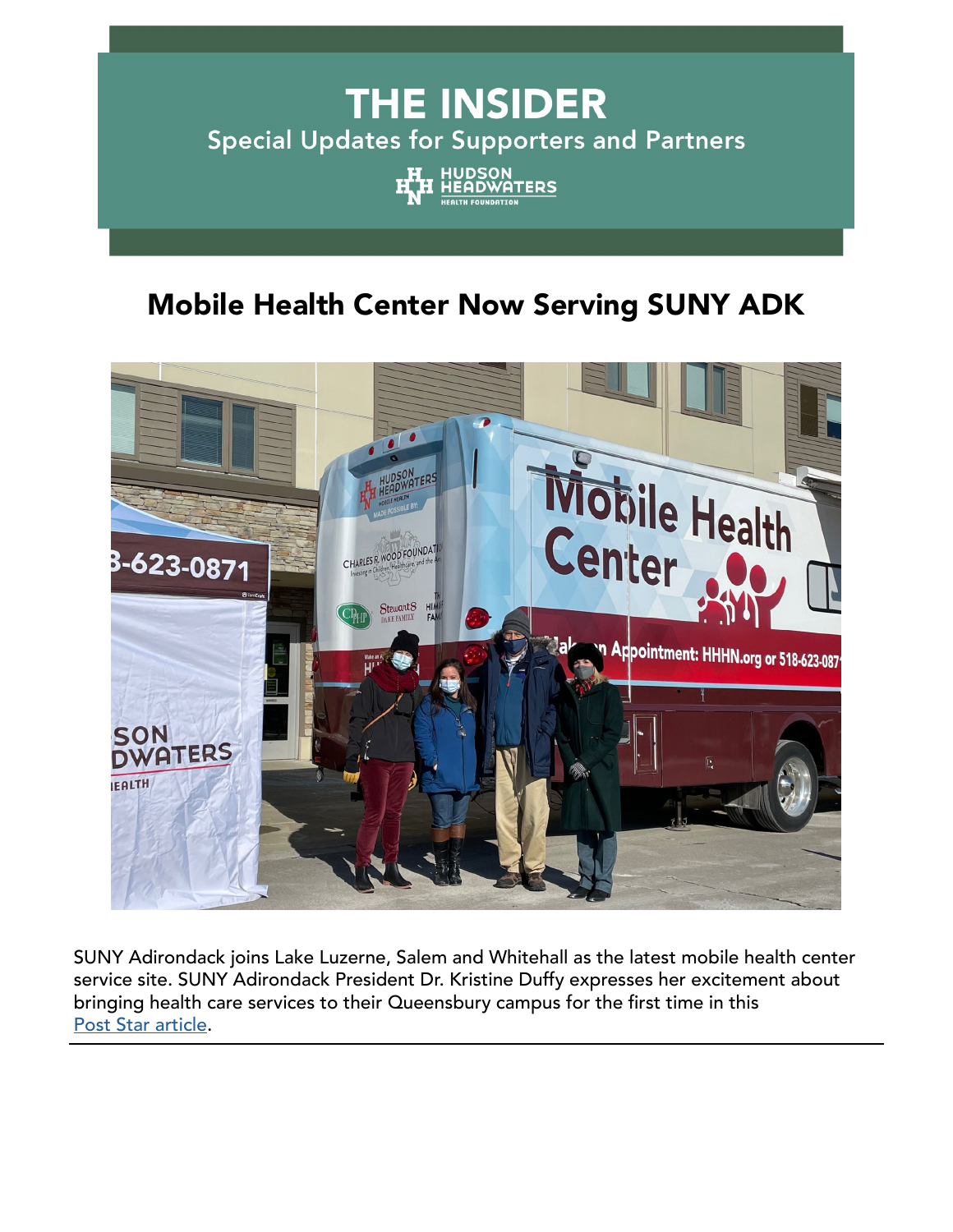## Best of the Region Nominations Open



Please consider nominating Hudson Headwaters for The Post Star's Best of the Region through February 24. The top five businesses from every category will move on to the voting phase from March 22 through April 7.

Applicable categories include:

[Behavioral Health](http://poststar.secondstreetapp.com/Best-of-the-Region-2022/gallery/?group=403531&bblinkid=258149867&bbemailid=38093873&bbejrid=-2028790373) [Dental Practice](http://poststar.secondstreetapp.com/Best-of-the-Region-2022/gallery?group=403531) [Medical Group](http://poststar.secondstreetapp.com/Best-of-the-Region-2022/gallery?group=403531) [OB/GYN Office/Women's Health Provider](http://poststar.secondstreetapp.com/Best-of-the-Region-2022/gallery?group=403531) [Pediatric Office](http://poststar.secondstreetapp.com/Best-of-the-Region-2022/gallery?group=403531) [Podiatrist](http://poststar.secondstreetapp.com/Best-of-the-Region-2022/gallery?group=403531) [Primary Care Physician](http://poststar.secondstreetapp.com/Best-of-the-Region-2022/gallery?group=403531) [Urgent Care](http://poststar.secondstreetapp.com/Best-of-the-Region-2022/gallery?group=403531) [Company to Work for: Medium \(between 100-999\)](http://poststar.secondstreetapp.com/Best-of-the-Region-2022/gallery?group=403526)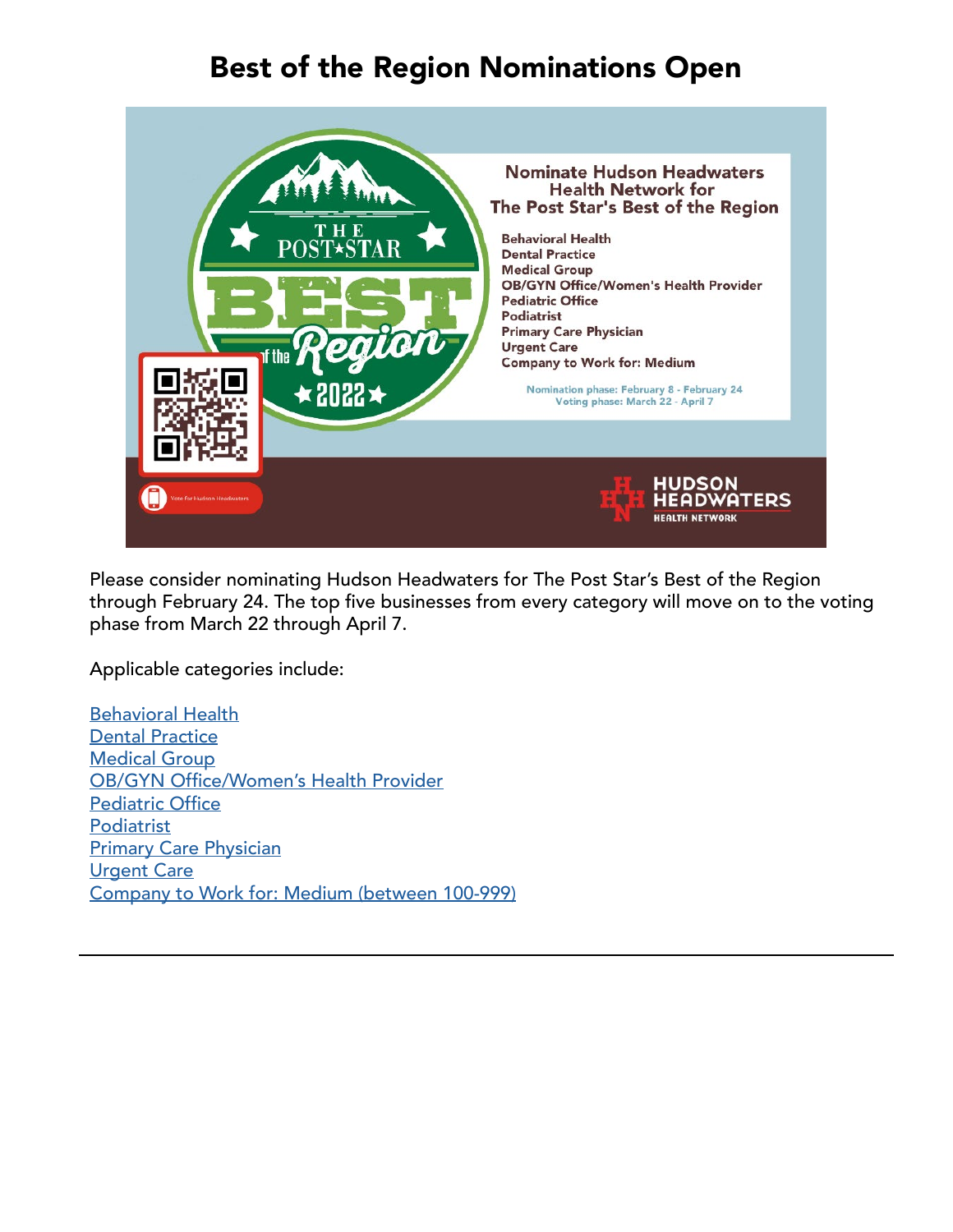### Provider Spotlight: Alexandra Barbieri, MS, RD, CDN



[Alexandra Barbieri, MS, CDN](https://www.hhhn.org/providers/?bblinkid=258115009&bbemailid=38093873&bbejrid=-2028790373#gallery-details-alexandra-barbieri-ms-rd-cdn) is a Registered Dietician and a member of our new Diabetes and Nutrition team. Learn more about Alex and her team in this [short video.](https://www.youtube.com/watch?v=pncSSDUeuz4)

Alex is available for telehealth appointments Network-wide and in-person at several locations. To make an appointment, contact the Champlain Family Health Center at 518-298-2691, Moreau Family Health at 518-761-6961, Plattsburgh Family Health at 518-536- 7060, Warrensburg Health Center at 518-623-2844 or West Mountain Health Services—Bldg. 2 at 518-824-8610.

### New Items in the Hudson Headwaters Company Store



Check out the new lunch box, picnic blanket and stylus pen [here](https://shop.hhhn.org/). Company store proceeds benefit Hudson Headwaters' vital mission to provide high-quality, accessible health care for everyone in our communities.